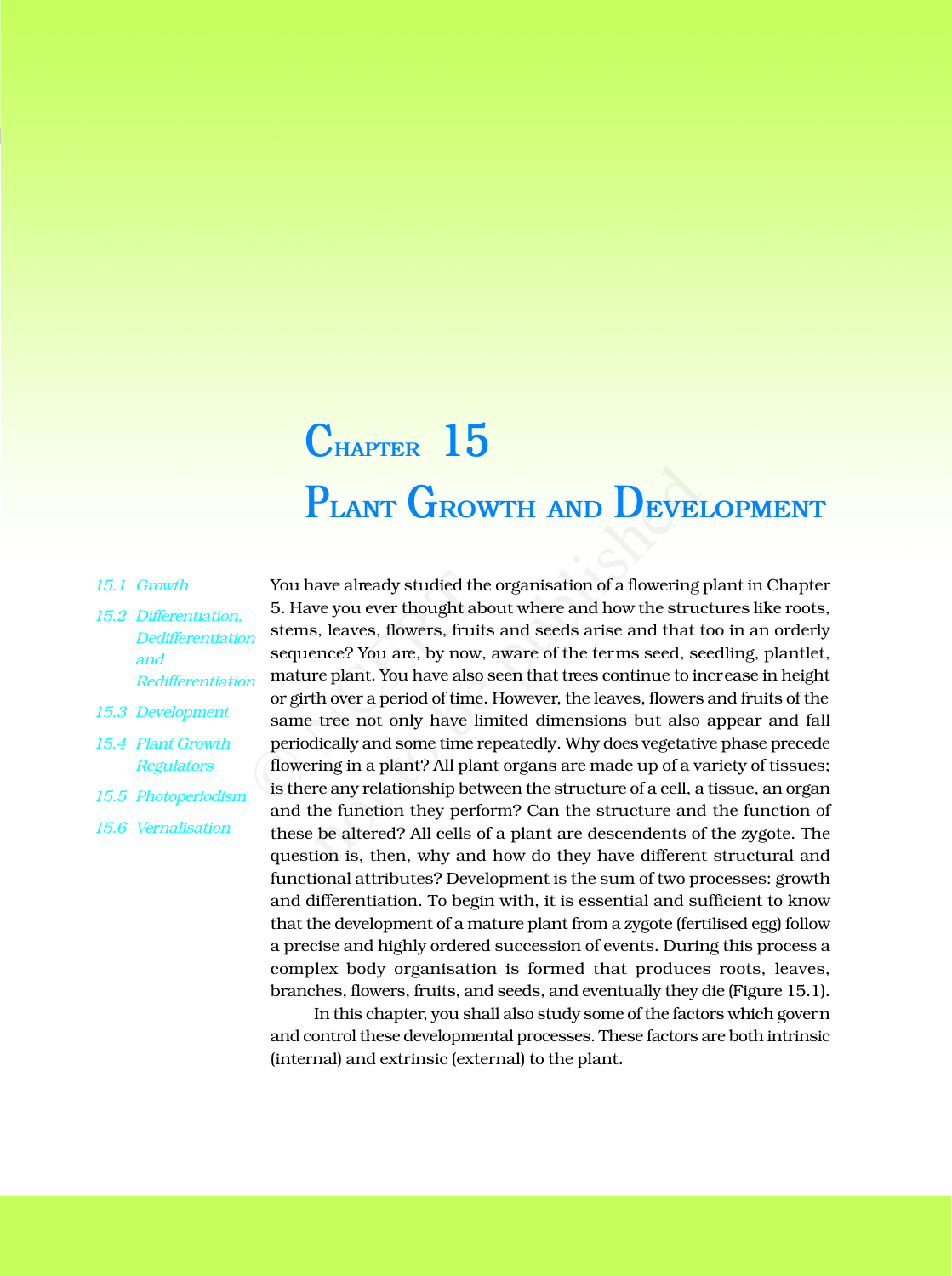

**Figure 15.1** Germination and seedling development in bean

## **15.1 GROWTH**

Growth is regarded as one of the most fundamental and conspicuous characteristics of a living being. What is growth? Growth can be defined as an irreversible permanent increase in size of an organ or its parts or even of an individual cell. Generally, growth is accompanied by metabolic processes (both anabolic and catabolic), that occur at the expense of energy. Therefore, for example, expansion of a leaf is growth. How would you describe the swelling of piece of wood when placed in water? Figure 15.1 Germination and se<br>
15.1 GROWTH<br>
Growth is regarded as one<br>
characteristics of a living be<br>
as an irreversible permane:<br>
even of an individual cell. Germines

## **15.1.1 Plant Growth Generally is Indeterminate**

Plant growth is unique because plants retain the capacity for unlimited growth throughout their life. This ability of the plants is due to the presence of meristems at certain locations in their body. The cells of such meristems have the capacity to divide and self-perpetuate. The product, however, soon loses the capacity to divide and such cells make up the plant body. This form of growth wherein new cells are always being added to the plant body by the activity of the meristem is called the open form of growth. What would happen if the meristem ceases to divide? Does this ever happen?

In Chapter 6, you have studied about the root apical meristem and the shoot apical meristem. You know that they are responsible for the